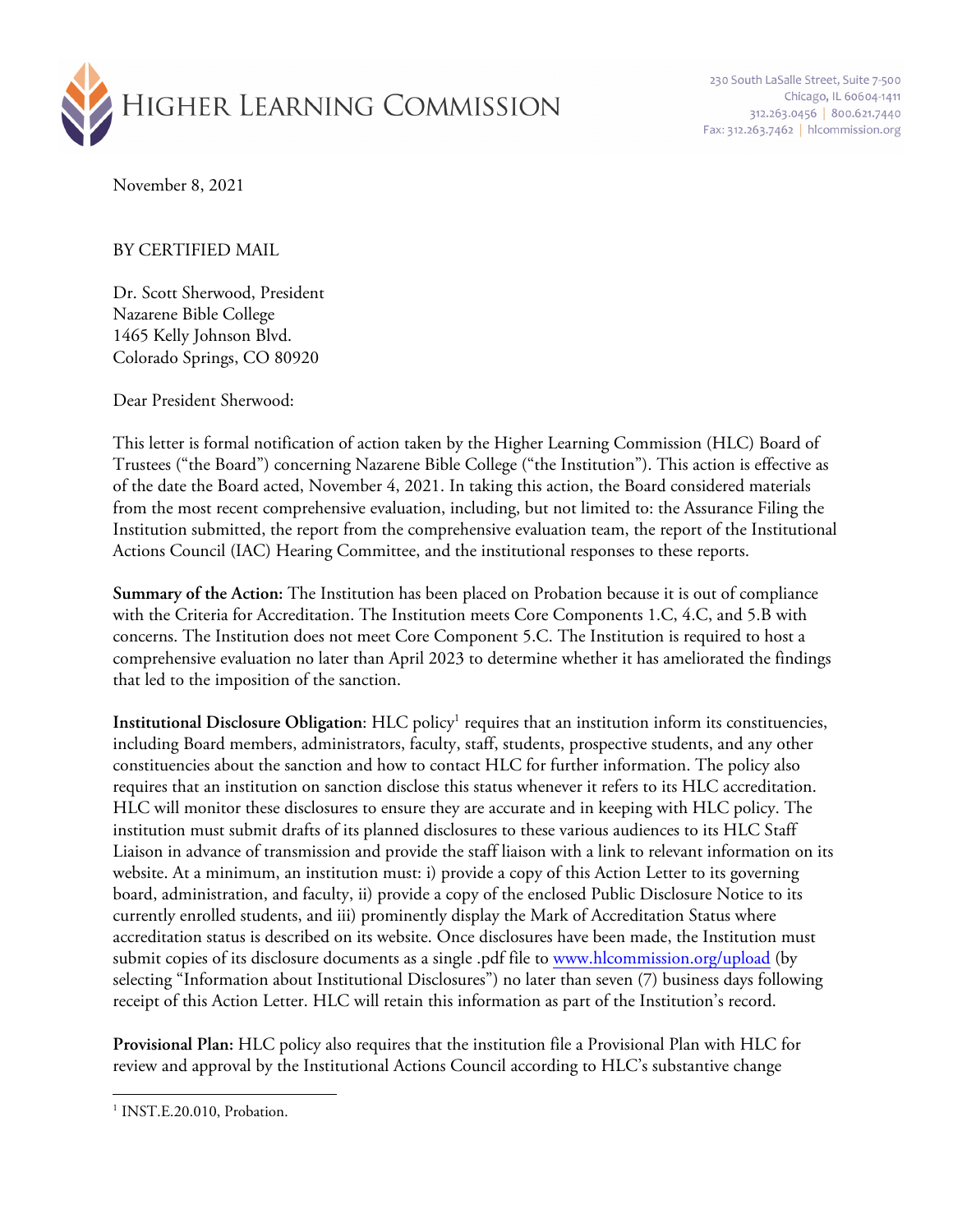procedures. This Provisional Plan must comport with HLC's requirements for Provisional Plans. <sup>2</sup> The institution must submit is Provisional Plan within 90 calendar days of this letter.

**Substantive Change:** HLC policy3 states that while an institution may file one or more applications for substantive change during the probation period, such applications will be subject to strict scrutiny and are likely to be denied or deferred until after the probationary period. HLC policy also requires that an institution placed on Probation be subject to additional requirements for substantive change during the probationary period and for three (3) years following the removal of Probation.<sup>4</sup>

Notification Program: HLC policy<sup>5</sup> states that an institution placed on Probation is ineligible to apply for the Notification Program for Additional Locations until it has completed ten (10) years in good standing as required for access.

## **Board Rationale**

The Board based its action on the following findings made with regard to the Institution as well as the entire record before the Board:

The Institution meets, but with concerns, Criterion One, Core Component 1.C, "the institution provides opportunities for civic engagement in a diverse, multicultural society and globally connected world, as appropriate within its mission and for the constituencies it serves," for the following reasons:

- Although institutional representatives expressed a genuine concern for helping all students succeed, Nazarene has not provided evidence of efforts to identify and address the specific needs of persons from particular ethnic, racial and socio-economic backgrounds, or other marginalized groups.
- Although the Institution's 2020-2023 Strategic Plan identifies a priority to "ensure a respectful learning environment for persons of diverse backgrounds," and although the Institution prepares students to evangelize and minister globally, Nazarene reports only episodic training and guest speaker programs addressing diversity, equity, and inclusion. It does not appear that the Institution makes a concerted effort or offers an organized approach to developing or supporting a climate of respect and understanding for persons from a range of diverse backgrounds, ideas, and perspectives.

The Institution meets, but with concerns, Criterion Four, Core Component 4.C, "the institution pursues educational improvement through goals and strategies that improve retention, persistence and completion rates in its degree and certificate programs," for the following reasons:

• Although there are several simultaneous initiatives to address retention, there is no overarching, guiding plan through which the Institution could assess the efficacy of such initiatives individually or collectively. As a result, the Institution is unable to identify issues or make improvements that would be warranted by the analysis of such data.

<sup>2</sup> FDCR.B.10.010, Commission Approval of Institutional Teach-Out Arrangements.

<sup>3</sup> INST.E.20.010, Probation.

<sup>&</sup>lt;sup>4</sup> INST.F.20.040, Substantive Change.

<sup>5</sup> INST.E.20.010, Probation.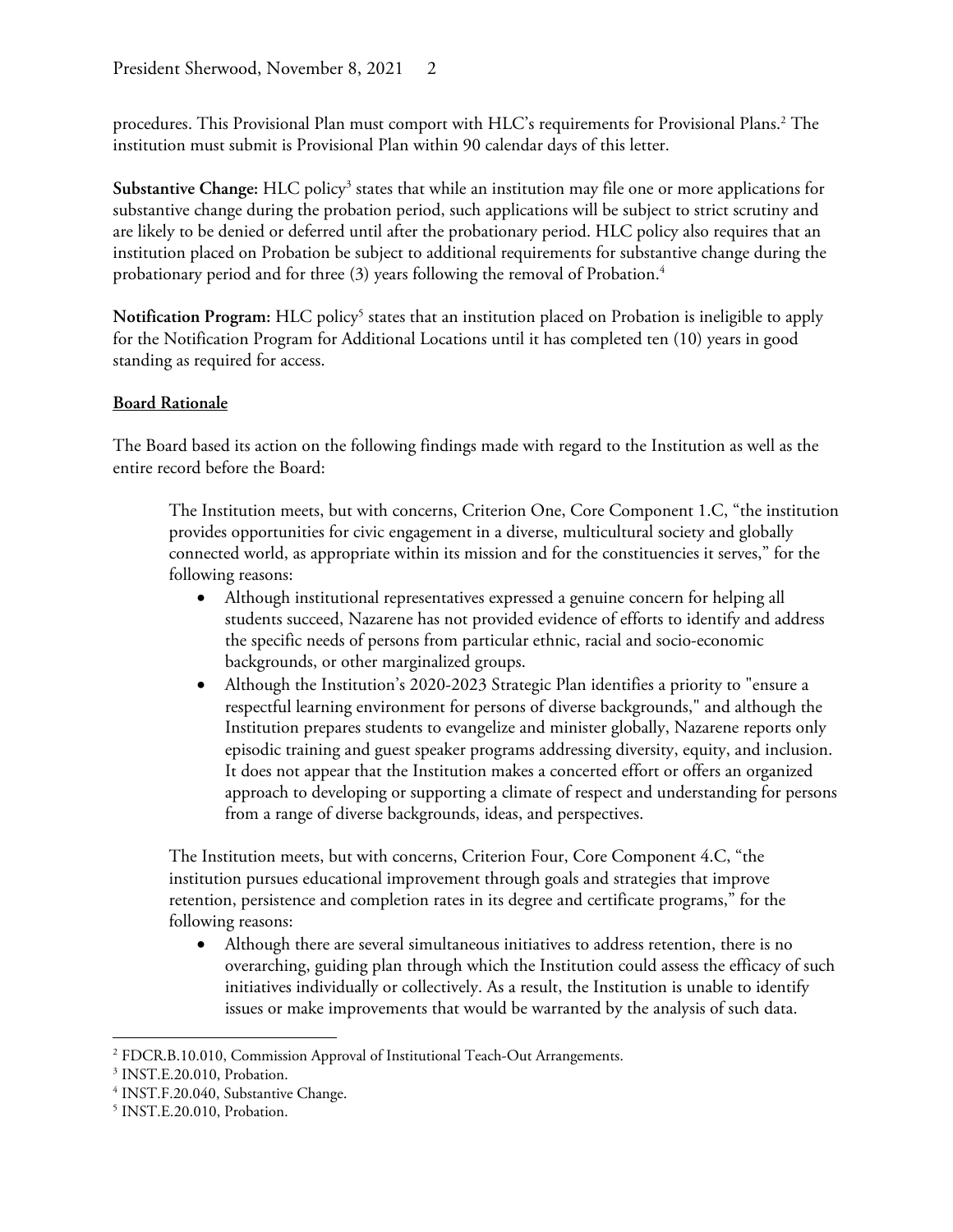• The Institution indicates that it will develop a plan related to retention, persistence, and completion, including the assessment of those initiatives, but it will take time to implement such a plan and evaluate its effectiveness.

The Institution meets, but with concerns, Criterion Five, Core Component 5.B, "the institution's resource base supports its educational offerings and its plans for maintaining and strengthening their quality in the future," for the following reasons:

- Nazarene operates in a lean financial mode and has taken recent actions to restructure the administration, institute a hiring freeze, outsource several key functions, and rely on part-time staff to support some operations. Yet significant concerns persist regarding the effectiveness and sustainability of these steps, as well as the sufficiency of the Institution's resource base to support its future operations.
- Although the Institution receives some funding from the General Assembly of the Church of the Nazarene, which defrays expenses related to the Ministry Preparation Program (MPP), the MPP is not self-supporting and concerns persist about the dramatic enrollment trend of students steering away from profitable degree programs and toward the non-degree MPP, which is offered at a loss.
- Although the Institution does not have a deficit, it has not demonstrated a business model that is independent of one-time cash infusions, such as the sale of its campus, the availability of relief funds related to the COVID-19 pandemic, or unpredictable but serendipitous market gains on investments.
- Although the Institution's newly inaugurated president's top priorities are fundraising and increasing enrollment in degree programs, these priorities will require sufficient time to operationalize and longer-term analysis is needed to evaluate the return on these efforts.
- The Institution projects \$500,000 in net income for 2020-21; however, this projection is overly reliant on several one-time only sources: The Higher Education Emergency Relief Fund (HEERF) and Payment Protection Program (PPP) payments cataloged as revenues, and the 21% return on investments used to support operations.
- Although the Institution's newly inaugurated president has initiated a goal and made progress in securing "presidential partners" donating \$1,000 each, fund raising is not a part of the Institution's historical identity and time is needed to ascertain a realistic yield and the longer-term sustainability of such efforts.

The Institution does not meet Criterion Five, Core Component 5.C, "the institution engages in systematic and integrated planning and improvement," for the following reasons:

- Although the Institution recognizes that a gap exists between projected tuition and actual tuition realized, actual tuition and fees have regularly been significantly lower than projected since 2018-19 because Nazarene remains unable to adequately project its enrollment numbers, which have been in steady decline since 2015.
- Although the Institution's newly inaugurated president is personally active in recruiting new students, Nazarene must overcome a long-standing approach in which it passively enrolled the students who came to it rather than proactively creating a plan to actively identify and recruit students.
- While the Institution's administration has spent a significant amount of time building relationships with regional superintendents within the Nazarene Church with the hope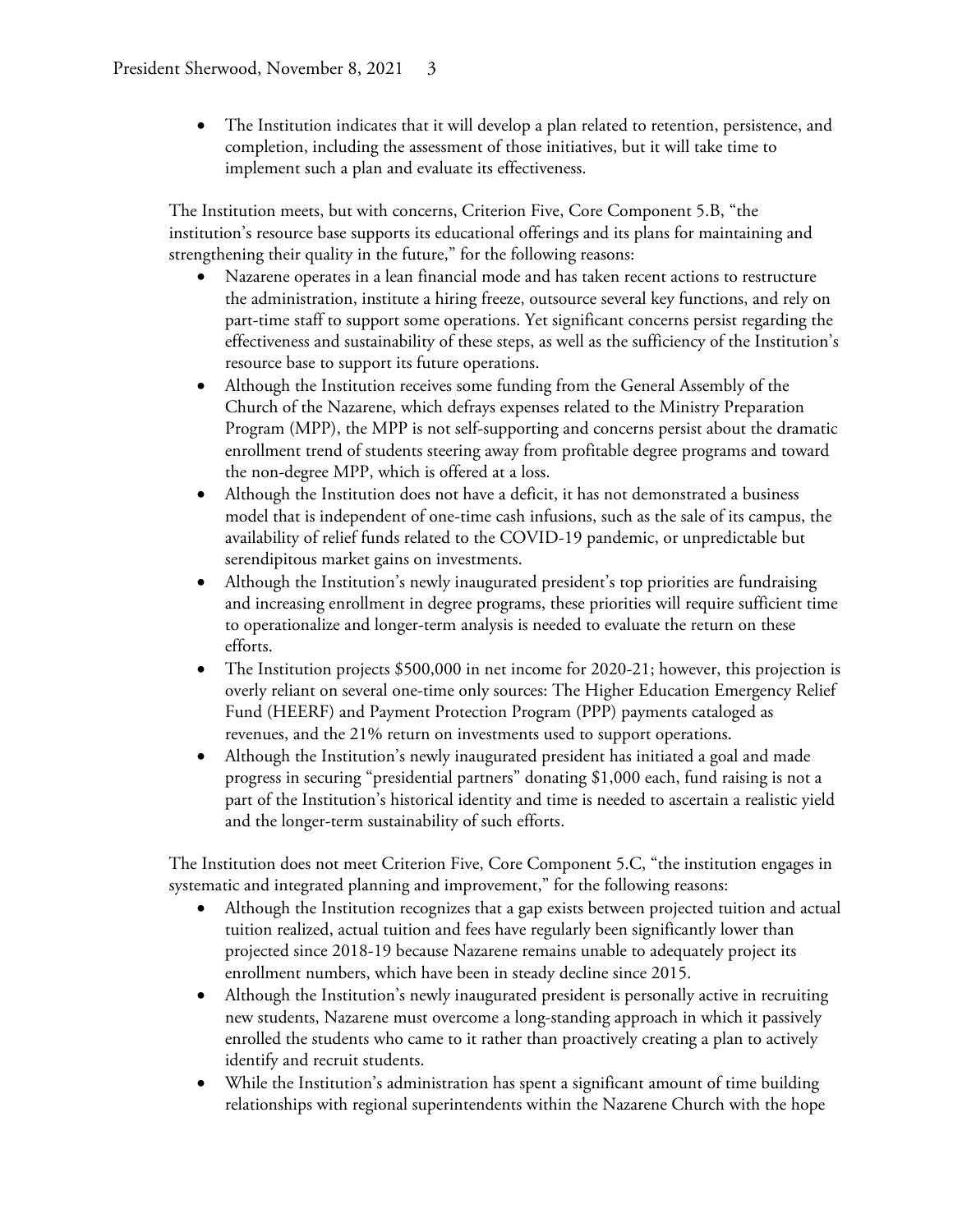of increasing enrollments, a concrete plan does not exist to address the decline in enrollments and revenues.

- Although the Institution has known since at least 2017 that it has an unsustainable business model regarding enrollment trends in its two programs, no sustained planning or remediations have taken place to correct these trends.
- While the Institution has taken steps to reduce operating expenses by selling its campus and moving its instructional programs online, which enabled it to fund its defined benefit pension plan, it does not appear to be planning for the demographic shifts and evolving educational needs of its primary source of future students.
- Although the Institution has a strategic plan, it is operational in nature and does not anticipate or address the changing future landscape.
- Although the Institution's 2020-2023 Strategic Plan notes that certain assessment activities are being completed, there is little evidence of any measurable outcomes that point to the success of these activities.

The Board of Trustees of the Higher Learning Commission has determined based on the preceding findings and evidence in the record that the Institution has demonstrated that it is not in compliance with the Criteria for Accreditation and should therefore be placed on Probation.

## **Next Steps in the HLC Review Process**

**Assurance Filing:** The Board required that the Institution submit an Assurance Filing no later than February 1, 2023, or at least eight weeks prior to the comprehensive evaluation, providing evidence that the Institution has ameliorated the findings of noncompliance identified in this action that resulted in the imposition of Probation and the findings of Met with Concerns, and providing evidence that the Institution meets the Criteria for Accreditation and Federal Compliance Requirements.

**Comprehensive Evaluation:** The Institution will host a comprehensive evaluation no later than April 2023 to enable a team of peer reviewers to determine whether the Institution has ameliorated the findings of noncompliance that led to the imposition of Probation and whether the Institution otherwise meets the Criteria for Accreditation, and to make a recommendation about whether the Board should remove Probation or take other action.

**Board Review:** The Board will review the documents associated with the evaluation at its November 2023 meeting to determine whether Probation shall be removed, or if the Institution has not provided sufficient evidence of amelioration as noted above, whether other action should be taken, up to and including withdrawal of accreditation.

## **HLC Disclosure Obligations**

The Board action resulted in changes that will be reflected in the Institution's Statement of Accreditation Status as well as the Institutional Status and Requirements Report. The Statement of Accreditation Status, including the dates of the last and next comprehensive evaluation visits, will be posted to the HLC website.